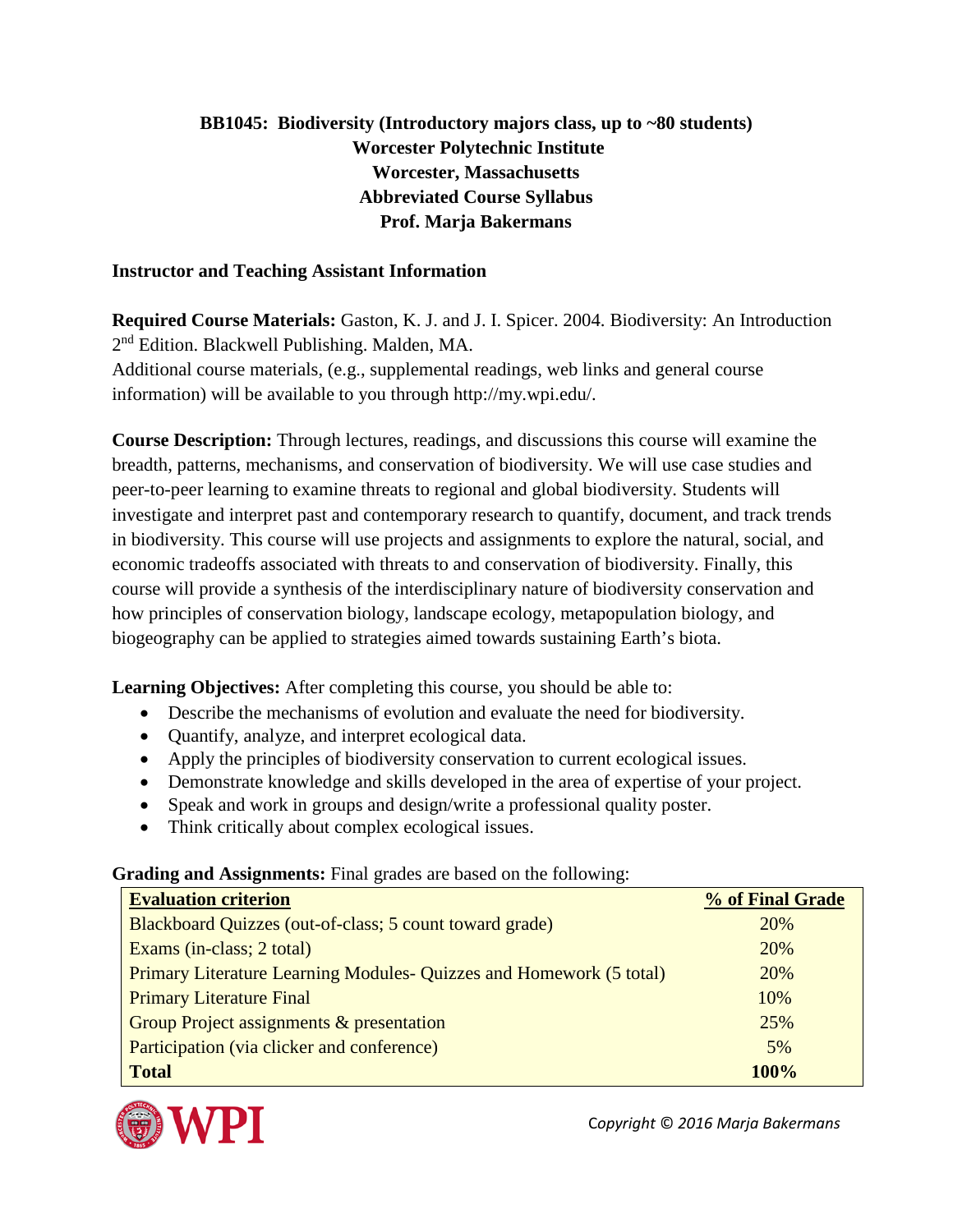## **Additional information on lectures, blackboard quizzes, exams, participation, expectations, attendance policy, other class policies, academic integrity, and information for students with disabilities.**

*Group Project:* As a group, you will work together to design and write an informational poster that explains the impacts of climate changes on species while analyzing and incorporating multitrophic data. This project will be broken into different components throughout the term. Where necessary, you WILL need to include in-text and end of text citations for information (see module 1 for more information). All information MUST be written in your own words. The assignments are as follows:

- 1) Select 1 of the following concepts and go to the primary literature (i.e., peer-reviewed journal articles ONLY) to find information to explain the concept. Concepts: *trophic cascade* or *trophic mismatch*. More information will follow.
- 2) Complete Exercise 1 on regional long-term temperature trends.
- 3) Complete Exercise 2 on statewide long-term temperature trends.
- 4) Complete Exercise 3 on climate change and flowering times.
- 5) Complete Exercise 4 on biological indicators and climate change.
- 6) Final Project: Design and create an informational poster of how climate change impacts species and base it on 1 of the species (either 1 of the flower, butterfly, or hummingbird species). Use information from the previous assignments and any additional information necessary (e.g., its natural history, range, distribution, and life history traits, status).

You will need to conduct library research for these assignments. Appropriate sources of information for these assignments include: articles from peer-reviewed journals, newspapers or popular journals, published books, reference books, IUCN databases, and state or university extension papers. Sources that are NOT appropriate include: internet websites including blogs, Wikipedia entries, and similar sources. I encourage each group to contact our Research Librarian for a consultation right away. You will be graded on content, grammar, and formatting. The Academic Technology Center (ATC) has design tips and templates for posters on their website at: http://www.wpi.edu/Academics/ATC/Media/poster-design.html.

Groups will consist of 3-5 students. At mid- and end-of term each group member will be responsible for filling out a peer-evaluation survey. We will use CATME to complete peer evaluations, and you will receive an email from me with the surveys at the appropriate times. You will lose 10% of the total points on your  $3<sup>rd</sup>$  and final assignment grade if you do NOT fill out the peer evaluations at the time the assignments are due.

**The group project assignments are marked in blue in the Tentative Schedule table.** 

### **[Feel free to contact me for more information: mbakermans@wpi.edu] Tentative Course Schedule**